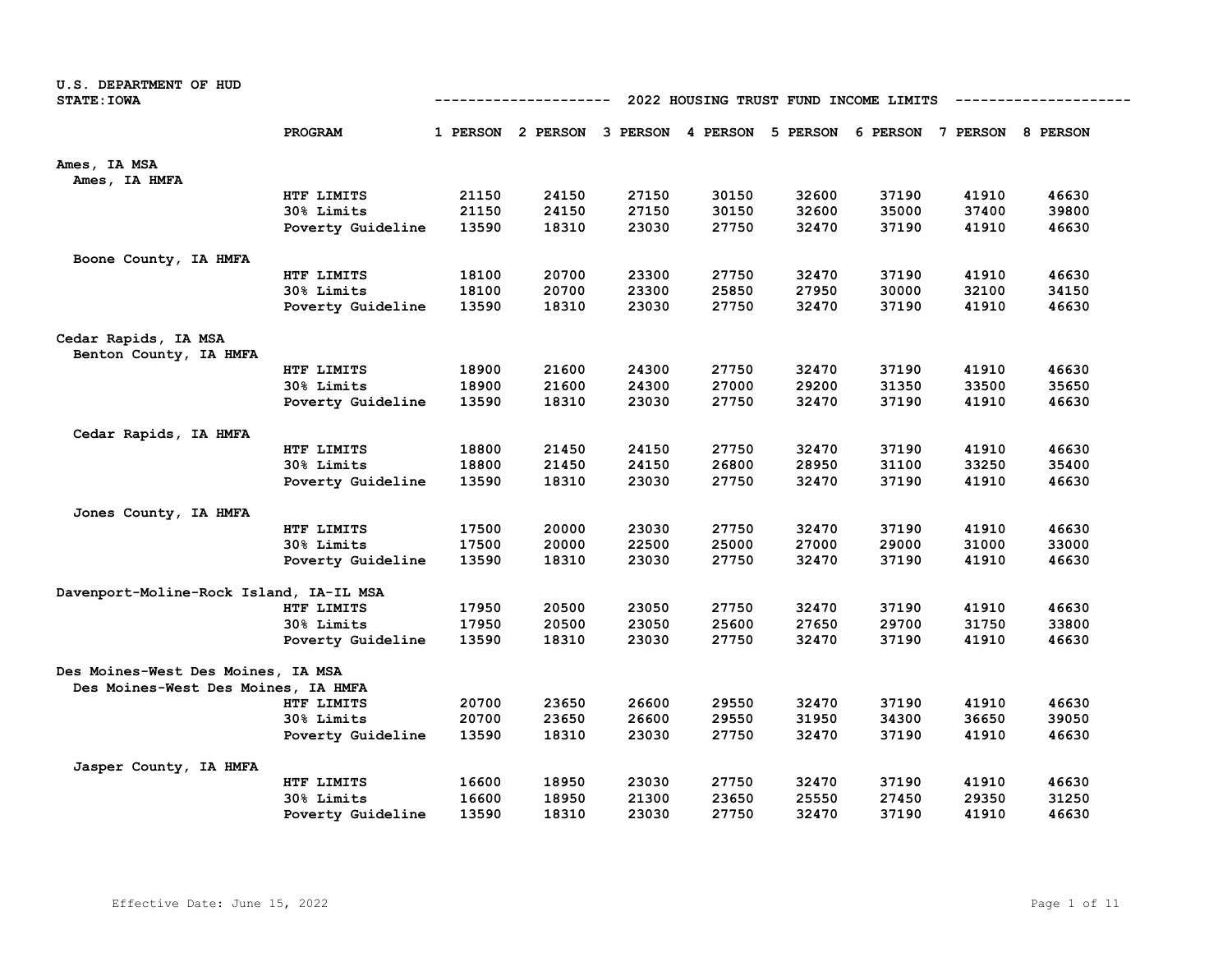| U.S. DEPARTMENT OF HUD                                 |                   |                                                    |                                     |       |       |                                     |       |       |       |  |  |
|--------------------------------------------------------|-------------------|----------------------------------------------------|-------------------------------------|-------|-------|-------------------------------------|-------|-------|-------|--|--|
| <b>STATE: IOWA</b>                                     |                   | 2022 HOUSING TRUST FUND INCOME LIMITS<br>--------- |                                     |       |       |                                     |       |       |       |  |  |
|                                                        | <b>PROGRAM</b>    |                                                    | 1 PERSON 2 PERSON 3 PERSON 4 PERSON |       |       | 5 PERSON 6 PERSON 7 PERSON 8 PERSON |       |       |       |  |  |
| Dubuque, IA MSA                                        |                   |                                                    |                                     |       |       |                                     |       |       |       |  |  |
|                                                        | HTF LIMITS        | 18400                                              | 21000                               | 23650 | 27750 | 32470                               | 37190 | 41910 | 46630 |  |  |
|                                                        | 30% Limits        | 18400                                              | 21000                               | 23650 | 26250 | 28350                               | 30450 | 32550 | 34650 |  |  |
|                                                        | Poverty Guideline | 13590                                              | 18310                               | 23030 | 27750 | 32470                               | 37190 | 41910 | 46630 |  |  |
| Iowa City, IA MSA                                      |                   |                                                    |                                     |       |       |                                     |       |       |       |  |  |
| Iowa City, IA HMFA                                     |                   |                                                    |                                     |       |       |                                     |       |       |       |  |  |
|                                                        | HTF LIMITS        | 22900                                              | 26200                               | 29450 | 32700 | 35350                               | 37950 | 41910 | 46630 |  |  |
|                                                        | 30% Limits        | 22900                                              | 26200                               | 29450 | 32700 | 35350                               | 37950 | 40550 | 43200 |  |  |
|                                                        | Poverty Guideline | 13590                                              | 18310                               | 23030 | 27750 | 32470                               | 37190 | 41910 | 46630 |  |  |
| Washington County, IA HMFA                             |                   |                                                    |                                     |       |       |                                     |       |       |       |  |  |
|                                                        | HTF LIMITS        | 17650                                              | 20200                               | 23030 | 27750 | 32470                               | 37190 | 41910 | 46630 |  |  |
|                                                        | 30% Limits        | 17650                                              | 20200                               | 22700 | 25200 | 27250                               | 29250 | 31250 | 33300 |  |  |
|                                                        | Poverty Guideline | 13590                                              | 18310                               | 23030 | 27750 | 32470                               | 37190 | 41910 | 46630 |  |  |
| Omaha-Council Bluffs, NE-IA MSA                        |                   |                                                    |                                     |       |       |                                     |       |       |       |  |  |
| Omaha-Council Bluffs, NE-IA HMFA                       |                   |                                                    |                                     |       |       |                                     |       |       |       |  |  |
|                                                        | HTF LIMITS        | 20000                                              | 22850                               | 25700 | 28550 | 32470                               | 37190 | 41910 | 46630 |  |  |
|                                                        | 30% Limits        | 20000                                              | 22850                               | 25700 | 28550 | 30850                               | 33150 | 35450 | 37700 |  |  |
|                                                        | Poverty Guideline | 13590                                              | 18310                               | 23030 | 27750 | 32470                               | 37190 | 41910 | 46630 |  |  |
| Sioux City, IA-NE-SD MSA                               |                   |                                                    |                                     |       |       |                                     |       |       |       |  |  |
|                                                        | HTF LIMITS        | 17250                                              | 19700                               | 23030 | 27750 | 32470                               | 37190 | 41910 | 46630 |  |  |
|                                                        | 30% Limits        | 17250                                              | 19700                               | 22150 | 24600 | 26600                               | 28550 | 30550 | 32500 |  |  |
|                                                        | Poverty Guideline | 13590                                              | 18310                               | 23030 | 27750 | 32470                               | 37190 | 41910 | 46630 |  |  |
| Waterloo-Cedar Falls, IA MSA<br>Bremer County, IA HMFA |                   |                                                    |                                     |       |       |                                     |       |       |       |  |  |
|                                                        | HTF LIMITS        | 20100                                              | 23000                               | 25850 | 28700 | 32470                               | 37190 | 41910 | 46630 |  |  |
|                                                        | 30% Limits        | 20100                                              | 23000                               | 25850 | 28700 | 31000                               | 33300 | 35600 | 37900 |  |  |
|                                                        | Poverty Guideline | 13590                                              | 18310                               | 23030 | 27750 | 32470                               | 37190 | 41910 | 46630 |  |  |
| Waterloo-Cedar Falls, IA HMFA                          |                   |                                                    |                                     |       |       |                                     |       |       |       |  |  |
|                                                        | HTF LIMITS        | 17400                                              | 19900                               | 23030 | 27750 | 32470                               | 37190 | 41910 | 46630 |  |  |
|                                                        | 30% Limits        | 17400                                              | 19900                               | 22400 | 24850 | 26850                               | 28850 | 30850 | 32850 |  |  |
|                                                        | Poverty Guideline | 13590                                              | 18310                               | 23030 | 27750 | 32470                               | 37190 | 41910 | 46630 |  |  |
| Adair County, IA                                       |                   |                                                    |                                     |       |       |                                     |       |       |       |  |  |
|                                                        | HTF LIMITS        | 16900                                              | 19300                               | 23030 | 27750 | 32470                               | 37190 | 41910 | 46630 |  |  |
|                                                        | 30% Limits        | 16900                                              | 19300                               | 21700 | 24100 | 26050                               | 28000 | 29900 | 31850 |  |  |
|                                                        | Poverty Guideline | 13590                                              | 18310                               | 23030 | 27750 | 32470                               | 37190 | 41910 | 46630 |  |  |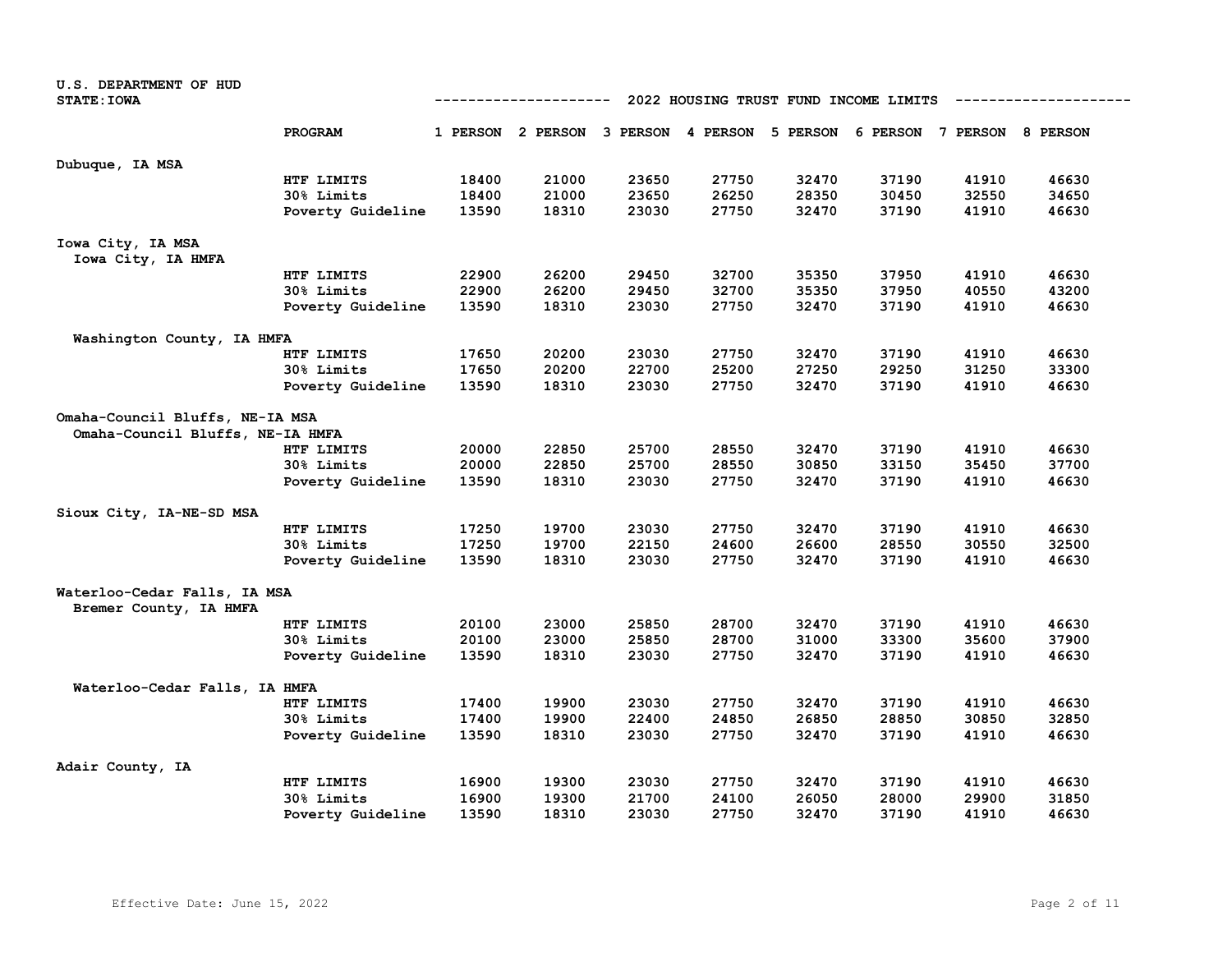| U.S. DEPARTMENT OF HUD<br><b>STATE: IOWA</b> | 2022 HOUSING TRUST FUND INCOME LIMITS<br>-----------------<br>---------- |       |                                                                         |       |       |       |       |       |       |  |
|----------------------------------------------|--------------------------------------------------------------------------|-------|-------------------------------------------------------------------------|-------|-------|-------|-------|-------|-------|--|
|                                              | PROGRAM                                                                  |       | 1 PERSON 2 PERSON 3 PERSON 4 PERSON 5 PERSON 6 PERSON 7 PERSON 8 PERSON |       |       |       |       |       |       |  |
| Adams County, IA                             |                                                                          |       |                                                                         |       |       |       |       |       |       |  |
|                                              | HTF LIMITS                                                               | 16600 | 18950                                                                   | 23030 | 27750 | 32470 | 37190 | 41910 | 46630 |  |
|                                              | 30% Limits                                                               | 16600 | 18950                                                                   | 21300 | 23650 | 25550 | 27450 | 29350 | 31250 |  |
|                                              | Poverty Guideline                                                        | 13590 | 18310                                                                   | 23030 | 27750 | 32470 | 37190 | 41910 | 46630 |  |
| Allamakee County, IA                         |                                                                          |       |                                                                         |       |       |       |       |       |       |  |
|                                              | HTF LIMITS                                                               | 16600 | 18950                                                                   | 23030 | 27750 | 32470 | 37190 | 41910 | 46630 |  |
|                                              | 30% Limits                                                               | 16600 | 18950                                                                   | 21300 | 23650 | 25550 | 27450 | 29350 | 31250 |  |
|                                              | Poverty Guideline                                                        | 13590 | 18310                                                                   | 23030 | 27750 | 32470 | 37190 | 41910 | 46630 |  |
| Appanoose County, IA                         |                                                                          |       |                                                                         |       |       |       |       |       |       |  |
|                                              | HTF LIMITS                                                               | 16600 | 18950                                                                   | 23030 | 27750 | 32470 | 37190 | 41910 | 46630 |  |
|                                              | 30% Limits                                                               | 16600 | 18950                                                                   | 21300 | 23650 | 25550 | 27450 | 29350 | 31250 |  |
|                                              | Poverty Guideline                                                        | 13590 | 18310                                                                   | 23030 | 27750 | 32470 | 37190 | 41910 | 46630 |  |
| Audubon County, IA                           |                                                                          |       |                                                                         |       |       |       |       |       |       |  |
|                                              | HTF LIMITS                                                               | 16600 | 18950                                                                   | 23030 | 27750 | 32470 | 37190 | 41910 | 46630 |  |
|                                              | 30% Limits                                                               | 16600 | 18950                                                                   | 21300 | 23650 | 25550 | 27450 | 29350 | 31250 |  |
|                                              | Poverty Guideline                                                        | 13590 | 18310                                                                   | 23030 | 27750 | 32470 | 37190 | 41910 | 46630 |  |
| Buchanan County, IA                          |                                                                          |       |                                                                         |       |       |       |       |       |       |  |
|                                              | HTF LIMITS                                                               | 18150 | 20750                                                                   | 23350 | 27750 | 32470 | 37190 | 41910 | 46630 |  |
|                                              | 30% Limits                                                               | 18150 | 20750                                                                   | 23350 | 25900 | 28000 | 30050 | 32150 | 34200 |  |
|                                              | Poverty Guideline                                                        | 13590 | 18310                                                                   | 23030 | 27750 | 32470 | 37190 | 41910 | 46630 |  |
| Buena Vista County, IA                       |                                                                          |       |                                                                         |       |       |       |       |       |       |  |
|                                              | HTF LIMITS                                                               | 16600 | 18950                                                                   | 23030 | 27750 | 32470 | 37190 | 41910 | 46630 |  |
|                                              | 30% Limits                                                               | 16600 | 18950                                                                   | 21300 | 23650 | 25550 | 27450 | 29350 | 31250 |  |
|                                              | Poverty Guideline                                                        | 13590 | 18310                                                                   | 23030 | 27750 | 32470 | 37190 | 41910 | 46630 |  |
| Butler County, IA                            |                                                                          |       |                                                                         |       |       |       |       |       |       |  |
|                                              | HTF LIMITS                                                               | 16600 | 18950                                                                   | 23030 | 27750 | 32470 | 37190 | 41910 | 46630 |  |
|                                              | 30% Limits                                                               | 16600 | 18950                                                                   | 21300 | 23650 | 25550 | 27450 | 29350 | 31250 |  |
|                                              | Poverty Guideline                                                        | 13590 | 18310                                                                   | 23030 | 27750 | 32470 | 37190 | 41910 | 46630 |  |
| Calhoun County, IA                           |                                                                          |       |                                                                         |       |       |       |       |       |       |  |
|                                              | HTF LIMITS                                                               | 16600 | 18950                                                                   | 23030 | 27750 | 32470 | 37190 | 41910 | 46630 |  |
|                                              | 30% Limits                                                               | 16600 | 18950                                                                   | 21300 | 23650 | 25550 | 27450 | 29350 | 31250 |  |
|                                              | Poverty Guideline                                                        | 13590 | 18310                                                                   | 23030 | 27750 | 32470 | 37190 | 41910 | 46630 |  |
| Carroll County, IA                           |                                                                          |       |                                                                         |       |       |       |       |       |       |  |
|                                              | HTF LIMITS                                                               | 18700 | 21350                                                                   | 24000 | 27750 | 32470 | 37190 | 41910 | 46630 |  |
|                                              | 30% Limits                                                               | 18700 | 21350                                                                   | 24000 | 26650 | 28800 | 30950 | 33050 | 35200 |  |
|                                              | Poverty Guideline                                                        | 13590 | 18310                                                                   | 23030 | 27750 | 32470 | 37190 | 41910 | 46630 |  |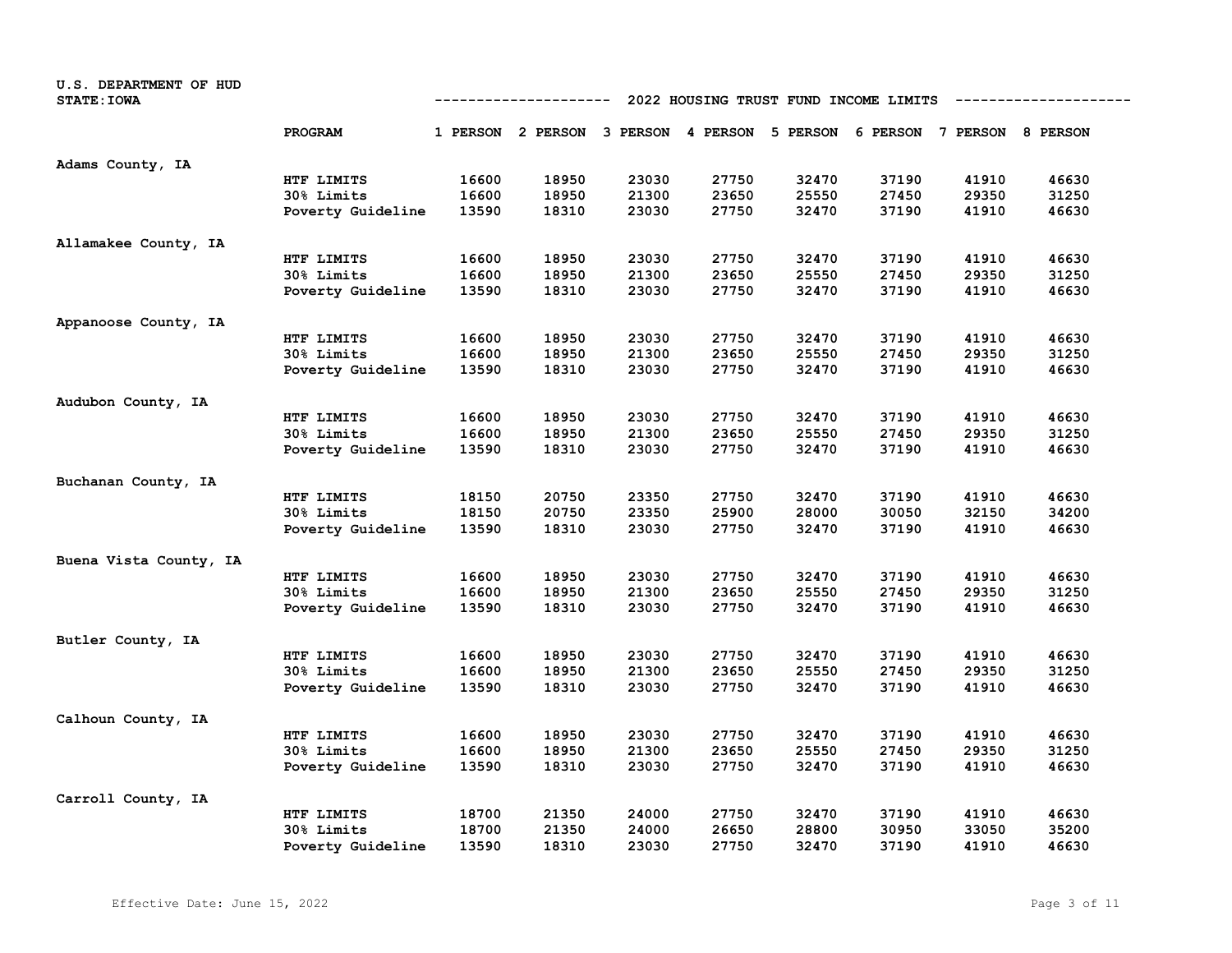| U.S. DEPARTMENT OF HUD<br><b>STATE: IOWA</b> |                   |       | -----------                         |       | 2022 HOUSING TRUST FUND INCOME LIMITS |       |                                     |       |       |
|----------------------------------------------|-------------------|-------|-------------------------------------|-------|---------------------------------------|-------|-------------------------------------|-------|-------|
|                                              | PROGRAM           |       | 1 PERSON 2 PERSON 3 PERSON 4 PERSON |       |                                       |       | 5 PERSON 6 PERSON 7 PERSON 8 PERSON |       |       |
| Cass County, IA                              |                   |       |                                     |       |                                       |       |                                     |       |       |
|                                              | HTF LIMITS        | 16600 | 18950                               | 23030 | 27750                                 | 32470 | 37190                               | 41910 | 46630 |
|                                              | 30% Limits        | 16600 | 18950                               | 21300 | 23650                                 | 25550 | 27450                               | 29350 | 31250 |
|                                              | Poverty Guideline | 13590 | 18310                               | 23030 | 27750                                 | 32470 | 37190                               | 41910 | 46630 |
| Cedar County, IA                             |                   |       |                                     |       |                                       |       |                                     |       |       |
|                                              | HTF LIMITS        | 19600 | 22400                               | 25200 | 28000                                 | 32470 | 37190                               | 41910 | 46630 |
|                                              | 30% Limits        | 19600 | 22400                               | 25200 | 28000                                 | 30250 | 32500                               | 34750 | 37000 |
|                                              | Poverty Guideline | 13590 | 18310                               | 23030 | 27750                                 | 32470 | 37190                               | 41910 | 46630 |
| Cerro Gordo County, IA                       |                   |       |                                     |       |                                       |       |                                     |       |       |
|                                              | HTF LIMITS        | 16900 | 19300                               | 23030 | 27750                                 | 32470 | 37190                               | 41910 | 46630 |
|                                              | 30% Limits        | 16900 | 19300                               | 21700 | 24100                                 | 26050 | 28000                               | 29900 | 31850 |
|                                              | Poverty Guideline | 13590 | 18310                               | 23030 | 27750                                 | 32470 | 37190                               | 41910 | 46630 |
| Cherokee County, IA                          |                   |       |                                     |       |                                       |       |                                     |       |       |
|                                              | HTF LIMITS        | 17050 | 19500                               | 23030 | 27750                                 | 32470 | 37190                               | 41910 | 46630 |
|                                              | 30% Limits        | 17050 | 19500                               | 21950 | 24350                                 | 26300 | 28250                               | 30200 | 32150 |
|                                              | Poverty Guideline | 13590 | 18310                               | 23030 | 27750                                 | 32470 | 37190                               | 41910 | 46630 |
| Chickasaw County, IA                         |                   |       |                                     |       |                                       |       |                                     |       |       |
|                                              | HTF LIMITS        | 18050 | 20600                               | 23200 | 27750                                 | 32470 | 37190                               | 41910 | 46630 |
|                                              | 30% Limits        | 18050 | 20600                               | 23200 | 25750                                 | 27850 | 29900                               | 31950 | 34000 |
|                                              | Poverty Guideline | 13590 | 18310                               | 23030 | 27750                                 | 32470 | 37190                               | 41910 | 46630 |
| Clarke County, IA                            |                   |       |                                     |       |                                       |       |                                     |       |       |
|                                              | HTF LIMITS        | 16600 | 18950                               | 23030 | 27750                                 | 32470 | 37190                               | 41910 | 46630 |
|                                              | 30% Limits        | 16600 | 18950                               | 21300 | 23650                                 | 25550 | 27450                               | 29350 | 31250 |
|                                              | Poverty Guideline | 13590 | 18310                               | 23030 | 27750                                 | 32470 | 37190                               | 41910 | 46630 |
| Clay County, IA                              |                   |       |                                     |       |                                       |       |                                     |       |       |
|                                              | HTF LIMITS        | 16600 | 18950                               | 23030 | 27750                                 | 32470 | 37190                               | 41910 | 46630 |
|                                              | 30% Limits        | 16600 | 18950                               | 21300 | 23650                                 | 25550 | 27450                               | 29350 | 31250 |
|                                              | Poverty Guideline | 13590 | 18310                               | 23030 | 27750                                 | 32470 | 37190                               | 41910 | 46630 |
| Clayton County, IA                           |                   |       |                                     |       |                                       |       |                                     |       |       |
|                                              | HTF LIMITS        | 16600 | 18950                               | 23030 | 27750                                 | 32470 | 37190                               | 41910 | 46630 |
|                                              | 30% Limits        | 16600 | 18950                               | 21300 | 23650                                 | 25550 | 27450                               | 29350 | 31250 |
|                                              | Poverty Guideline | 13590 | 18310                               | 23030 | 27750                                 | 32470 | 37190                               | 41910 | 46630 |
| Clinton County, IA                           |                   |       |                                     |       |                                       |       |                                     |       |       |
|                                              | HTF LIMITS        | 16600 | 18950                               | 23030 | 27750                                 | 32470 | 37190                               | 41910 | 46630 |
|                                              | 30% Limits        | 16600 | 18950                               | 21300 | 23650                                 | 25550 | 27450                               | 29350 | 31250 |
|                                              | Poverty Guideline | 13590 | 18310                               | 23030 | 27750                                 | 32470 | 37190                               | 41910 | 46630 |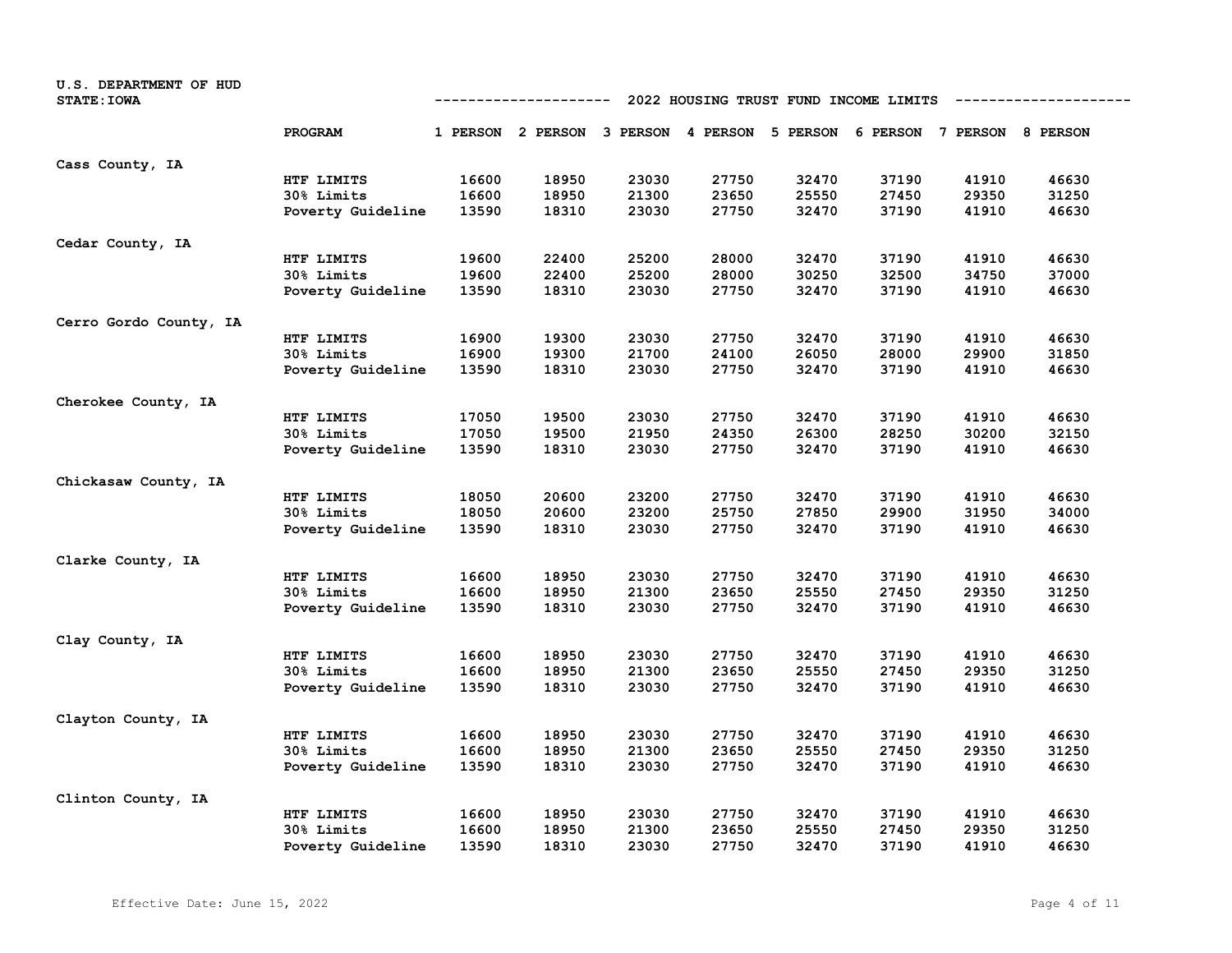| U.S. DEPARTMENT OF HUD<br><b>STATE: IOWA</b> |                   |       | -------------     |       | 2022 HOUSING TRUST FUND INCOME LIMITS |                            |       |                            |       |
|----------------------------------------------|-------------------|-------|-------------------|-------|---------------------------------------|----------------------------|-------|----------------------------|-------|
|                                              | PROGRAM           |       | 1 PERSON 2 PERSON |       |                                       | 3 PERSON 4 PERSON 5 PERSON |       | 6 PERSON 7 PERSON 8 PERSON |       |
| Crawford County, IA                          |                   |       |                   |       |                                       |                            |       |                            |       |
|                                              | HTF LIMITS        | 16700 | 19050             | 23030 | 27750                                 | 32470                      | 37190 | 41910                      | 46630 |
|                                              | 30% Limits        | 16700 | 19050             | 21450 | 23800                                 | 25750                      | 27650 | 29550                      | 31450 |
|                                              | Poverty Guideline | 13590 | 18310             | 23030 | 27750                                 | 32470                      | 37190 | 41910                      | 46630 |
| Davis County, IA                             |                   |       |                   |       |                                       |                            |       |                            |       |
|                                              | HTF LIMITS        | 17850 | 20400             | 23030 | 27750                                 | 32470                      | 37190 | 41910                      | 46630 |
|                                              | 30% Limits        | 17850 | 20400             | 22950 | 25450                                 | 27500                      | 29550 | 31600                      | 33600 |
|                                              | Poverty Guideline | 13590 | 18310             | 23030 | 27750                                 | 32470                      | 37190 | 41910                      | 46630 |
| Decatur County, IA                           |                   |       |                   |       |                                       |                            |       |                            |       |
|                                              | HTF LIMITS        | 16600 | 18950             | 23030 | 27750                                 | 32470                      | 37190 | 41910                      | 46630 |
|                                              | <b>30% Limits</b> | 16600 | 18950             | 21300 | 23650                                 | 25550                      | 27450 | 29350                      | 31250 |
|                                              | Poverty Guideline | 13590 | 18310             | 23030 | 27750                                 | 32470                      | 37190 | 41910                      | 46630 |
| Delaware County, IA                          |                   |       |                   |       |                                       |                            |       |                            |       |
|                                              | HTF LIMITS        | 17750 | 20300             | 23030 | 27750                                 | 32470                      | 37190 | 41910                      | 46630 |
|                                              | 30% Limits        | 17750 | 20300             | 22850 | 25350                                 | 27400                      | 29450 | 31450                      | 33500 |
|                                              | Poverty Guideline | 13590 | 18310             | 23030 | 27750                                 | 32470                      | 37190 | 41910                      | 46630 |
| Des Moines County, IA                        |                   |       |                   |       |                                       |                            |       |                            |       |
|                                              | HTF LIMITS        | 16600 | 18950             | 23030 | 27750                                 | 32470                      | 37190 | 41910                      | 46630 |
|                                              | 30% Limits        | 16600 | 18950             | 21300 | 23650                                 | 25550                      | 27450 | 29350                      | 31250 |
|                                              | Poverty Guideline | 13590 | 18310             | 23030 | 27750                                 | 32470                      | 37190 | 41910                      | 46630 |
| Dickinson County, IA                         |                   |       |                   |       |                                       |                            |       |                            |       |
|                                              | HTF LIMITS        | 18450 | 21050             | 23700 | 27750                                 | 32470                      | 37190 | 41910                      | 46630 |
|                                              | 30% Limits        | 18450 | 21050             | 23700 | 26300                                 | 28450                      | 30550 | 32650                      | 34750 |
|                                              | Poverty Guideline | 13590 | 18310             | 23030 | 27750                                 | 32470                      | 37190 | 41910                      | 46630 |
| Emmet County, IA                             |                   |       |                   |       |                                       |                            |       |                            |       |
|                                              | HTF LIMITS        | 16600 | 18950             | 23030 | 27750                                 | 32470                      | 37190 | 41910                      | 46630 |
|                                              | 30% Limits        | 16600 | 18950             | 21300 | 23650                                 | 25550                      | 27450 | 29350                      | 31250 |
|                                              | Poverty Guideline | 13590 | 18310             | 23030 | 27750                                 | 32470                      | 37190 | 41910                      | 46630 |
| Fayette County, IA                           |                   |       |                   |       |                                       |                            |       |                            |       |
|                                              | HTF LIMITS        | 16600 | 18950             | 23030 | 27750                                 | 32470                      | 37190 | 41910                      | 46630 |
|                                              | 30% Limits        | 16600 | 18950             | 21300 | 23650                                 | 25550                      | 27450 | 29350                      | 31250 |
|                                              | Poverty Guideline | 13590 | 18310             | 23030 | 27750                                 | 32470                      | 37190 | 41910                      | 46630 |
| Floyd County, IA                             |                   |       |                   |       |                                       |                            |       |                            |       |
|                                              | HTF LIMITS        | 16600 | 18950             | 23030 | 27750                                 | 32470                      | 37190 | 41910                      | 46630 |
|                                              | <b>30% Limits</b> | 16600 | 18950             | 21300 | 23650                                 | 25550                      | 27450 | 29350                      | 31250 |
|                                              | Poverty Guideline | 13590 | 18310             | 23030 | 27750                                 | 32470                      | 37190 | 41910                      | 46630 |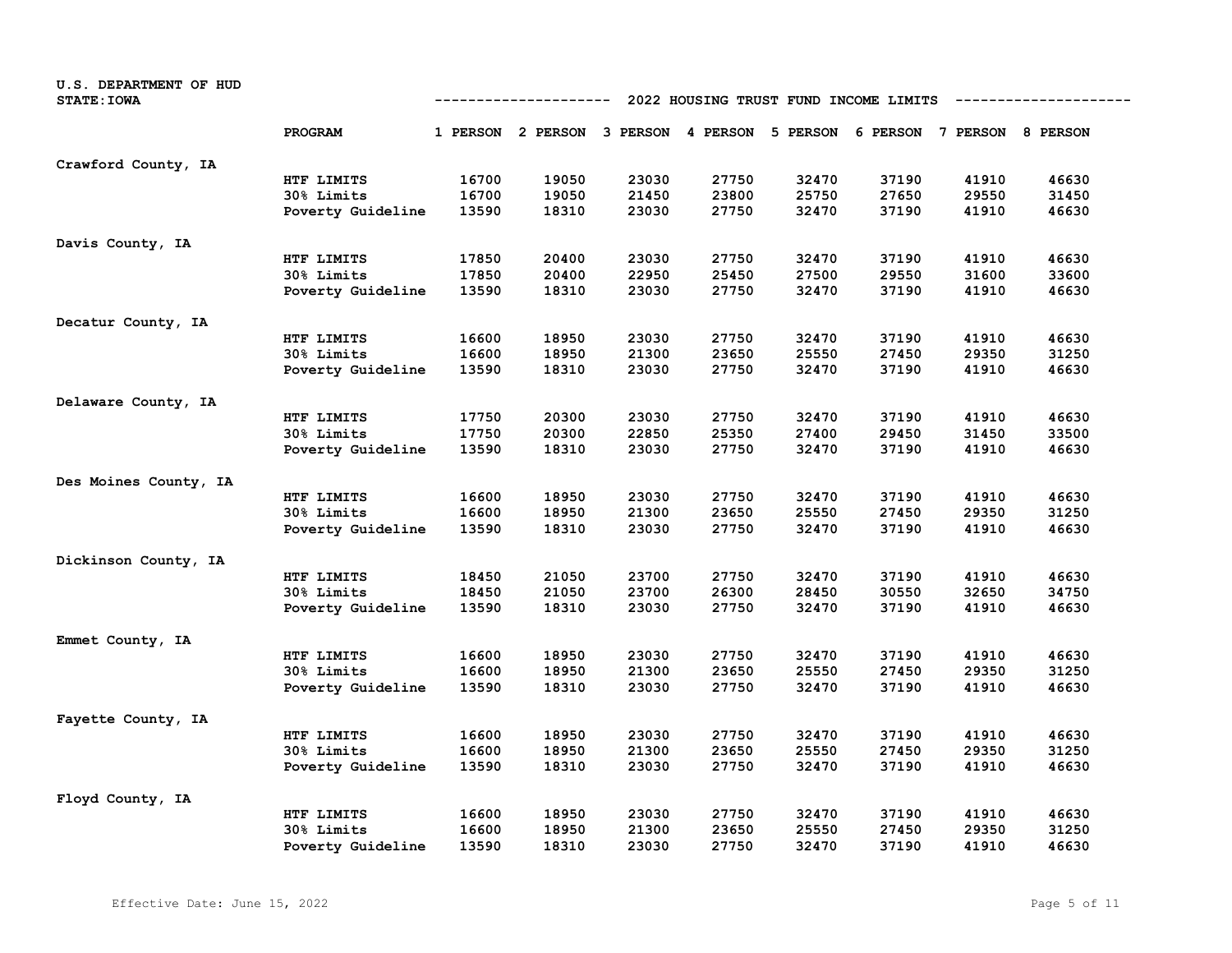| U.S. DEPARTMENT OF HUD<br><b>STATE: IOWA</b> |                   |       | ------------                        |       | 2022 HOUSING TRUST FUND INCOME LIMITS |       |                                     |       |       |
|----------------------------------------------|-------------------|-------|-------------------------------------|-------|---------------------------------------|-------|-------------------------------------|-------|-------|
|                                              | PROGRAM           |       | 1 PERSON 2 PERSON 3 PERSON 4 PERSON |       |                                       |       | 5 PERSON 6 PERSON 7 PERSON 8 PERSON |       |       |
| Franklin County, IA                          |                   |       |                                     |       |                                       |       |                                     |       |       |
|                                              | HTF LIMITS        | 16600 | 18950                               | 23030 | 27750                                 | 32470 | 37190                               | 41910 | 46630 |
|                                              | 30% Limits        | 16600 | 18950                               | 21300 | 23650                                 | 25550 | 27450                               | 29350 | 31250 |
|                                              | Poverty Guideline | 13590 | 18310                               | 23030 | 27750                                 | 32470 | 37190                               | 41910 | 46630 |
| Fremont County, IA                           |                   |       |                                     |       |                                       |       |                                     |       |       |
|                                              | HTF LIMITS        | 16600 | 18950                               | 23030 | 27750                                 | 32470 | 37190                               | 41910 | 46630 |
|                                              | 30% Limits        | 16600 | 18950                               | 21300 | 23650                                 | 25550 | 27450                               | 29350 | 31250 |
|                                              | Poverty Guideline | 13590 | 18310                               | 23030 | 27750                                 | 32470 | 37190                               | 41910 | 46630 |
| Greene County, IA                            |                   |       |                                     |       |                                       |       |                                     |       |       |
|                                              | HTF LIMITS        | 16600 | 18950                               | 23030 | 27750                                 | 32470 | 37190                               | 41910 | 46630 |
|                                              | 30% Limits        | 16600 | 18950                               | 21300 | 23650                                 | 25550 | 27450                               | 29350 | 31250 |
|                                              | Poverty Guideline | 13590 | 18310                               | 23030 | 27750                                 | 32470 | 37190                               | 41910 | 46630 |
| Hamilton County, IA                          |                   |       |                                     |       |                                       |       |                                     |       |       |
|                                              | HTF LIMITS        | 17400 | 19850                               | 23030 | 27750                                 | 32470 | 37190                               | 41910 | 46630 |
|                                              | 30% Limits        | 17400 | 19850                               | 22350 | 24800                                 | 26800 | 28800                               | 30800 | 32750 |
|                                              | Poverty Guideline | 13590 | 18310                               | 23030 | 27750                                 | 32470 | 37190                               | 41910 | 46630 |
| Hancock County, IA                           |                   |       |                                     |       |                                       |       |                                     |       |       |
|                                              | HTF LIMITS        | 16850 | 19250                               | 23030 | 27750                                 | 32470 | 37190                               | 41910 | 46630 |
|                                              | 30% Limits        | 16850 | 19250                               | 21650 | 24050                                 | 26000 | 27900                               | 29850 | 31750 |
|                                              | Poverty Guideline | 13590 | 18310                               | 23030 | 27750                                 | 32470 | 37190                               | 41910 | 46630 |
| Hardin County, IA                            |                   |       |                                     |       |                                       |       |                                     |       |       |
|                                              | HTF LIMITS        | 16600 | 18950                               | 23030 | 27750                                 | 32470 | 37190                               | 41910 | 46630 |
|                                              | 30% Limits        | 16600 | 18950                               | 21300 | 23650                                 | 25550 | 27450                               | 29350 | 31250 |
|                                              | Poverty Guideline | 13590 | 18310                               | 23030 | 27750                                 | 32470 | 37190                               | 41910 | 46630 |
| Henry County, IA                             |                   |       |                                     |       |                                       |       |                                     |       |       |
|                                              | HTF LIMITS        | 16600 | 18950                               | 23030 | 27750                                 | 32470 | 37190                               | 41910 | 46630 |
|                                              | 30% Limits        | 16600 | 18950                               | 21300 | 23650                                 | 25550 | 27450                               | 29350 | 31250 |
|                                              | Poverty Guideline | 13590 | 18310                               | 23030 | 27750                                 | 32470 | 37190                               | 41910 | 46630 |
| Howard County, IA                            |                   |       |                                     |       |                                       |       |                                     |       |       |
|                                              | HTF LIMITS        | 16600 | 18950                               | 23030 | 27750                                 | 32470 | 37190                               | 41910 | 46630 |
|                                              | 30% Limits        | 16600 | 18950                               | 21300 | 23650                                 | 25550 | 27450                               | 29350 | 31250 |
|                                              | Poverty Guideline | 13590 | 18310                               | 23030 | 27750                                 | 32470 | 37190                               | 41910 | 46630 |
| Humboldt County, IA                          |                   |       |                                     |       |                                       |       |                                     |       |       |
|                                              | HTF LIMITS        | 16700 | 19050                               | 23030 | 27750                                 | 32470 | 37190                               | 41910 | 46630 |
|                                              | 30% Limits        | 16700 | 19050                               | 21450 | 23800                                 | 25750 | 27650                               | 29550 | 31450 |
|                                              | Poverty Guideline | 13590 | 18310                               | 23030 | 27750                                 | 32470 | 37190                               | 41910 | 46630 |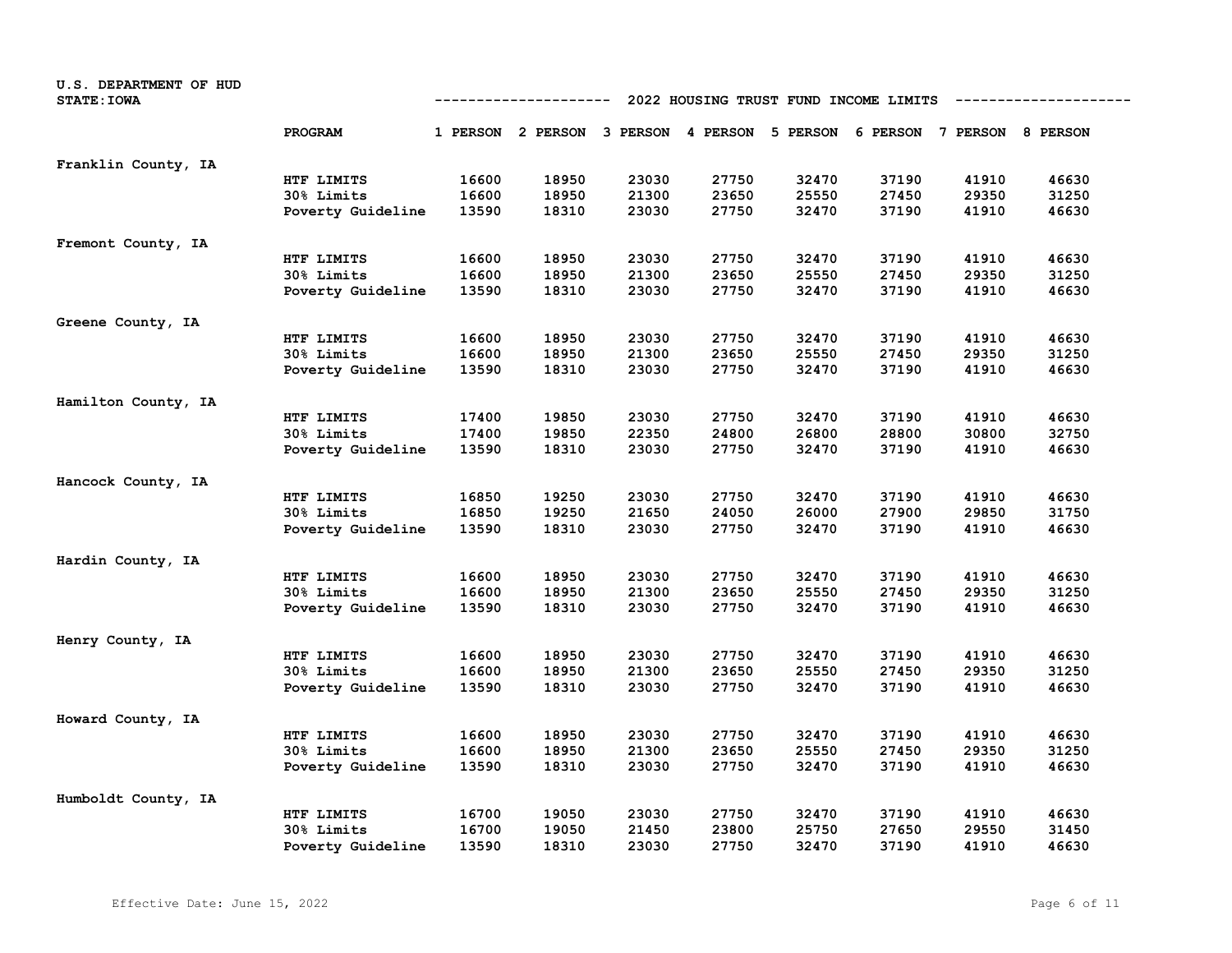| U.S. DEPARTMENT OF HUD<br><b>STATE: IOWA</b> |                   | 2022 HOUSING TRUST FUND INCOME LIMITS<br>------------- |                   |       |       |                            |       |                            |       |
|----------------------------------------------|-------------------|--------------------------------------------------------|-------------------|-------|-------|----------------------------|-------|----------------------------|-------|
|                                              | PROGRAM           |                                                        | 1 PERSON 2 PERSON |       |       | 3 PERSON 4 PERSON 5 PERSON |       | 6 PERSON 7 PERSON 8 PERSON |       |
| Ida County, IA                               |                   |                                                        |                   |       |       |                            |       |                            |       |
|                                              | HTF LIMITS        | 17600                                                  | 20100             | 23030 | 27750 | 32470                      | 37190 | 41910                      | 46630 |
|                                              | 30% Limits        | 17600                                                  | 20100             | 22600 | 25100 | 27150                      | 29150 | 31150                      | 33150 |
|                                              | Poverty Guideline | 13590                                                  | 18310             | 23030 | 27750 | 32470                      | 37190 | 41910                      | 46630 |
| Iowa County, IA                              |                   |                                                        |                   |       |       |                            |       |                            |       |
|                                              | HTF LIMITS        | 17050                                                  | 19500             | 23030 | 27750 | 32470                      | 37190 | 41910                      | 46630 |
|                                              | 30% Limits        | 17050                                                  | 19500             | 21950 | 24350 | 26300                      | 28250 | 30200                      | 32150 |
|                                              | Poverty Guideline | 13590                                                  | 18310             | 23030 | 27750 | 32470                      | 37190 | 41910                      | 46630 |
| Jackson County, IA                           |                   |                                                        |                   |       |       |                            |       |                            |       |
|                                              | HTF LIMITS        | 16950                                                  | 19400             | 23030 | 27750 | 32470                      | 37190 | 41910                      | 46630 |
|                                              | 30% Limits        | 16950                                                  | 19400             | 21800 | 24200 | 26150                      | 28100 | 30050                      | 31950 |
|                                              | Poverty Guideline | 13590                                                  | 18310             | 23030 | 27750 | 32470                      | 37190 | 41910                      | 46630 |
| Jefferson County, IA                         |                   |                                                        |                   |       |       |                            |       |                            |       |
|                                              | HTF LIMITS        | 16600                                                  | 18950             | 23030 | 27750 | 32470                      | 37190 | 41910                      | 46630 |
|                                              | <b>30% Limits</b> | 16600                                                  | 18950             | 21300 | 23650 | 25550                      | 27450 | 29350                      | 31250 |
|                                              | Poverty Guideline | 13590                                                  | 18310             | 23030 | 27750 | 32470                      | 37190 | 41910                      | 46630 |
| Keokuk County, IA                            |                   |                                                        |                   |       |       |                            |       |                            |       |
|                                              | HTF LIMITS        | 16600                                                  | 18950             | 23030 | 27750 | 32470                      | 37190 | 41910                      | 46630 |
|                                              | 30% Limits        | 16600                                                  | 18950             | 21300 | 23650 | 25550                      | 27450 | 29350                      | 31250 |
|                                              | Poverty Guideline | 13590                                                  | 18310             | 23030 | 27750 | 32470                      | 37190 | 41910                      | 46630 |
| Kossuth County, IA                           |                   |                                                        |                   |       |       |                            |       |                            |       |
|                                              | HTF LIMITS        | 16600                                                  | 18950             | 23030 | 27750 | 32470                      | 37190 | 41910                      | 46630 |
|                                              | 30% Limits        | 16600                                                  | 18950             | 21300 | 23650 | 25550                      | 27450 | 29350                      | 31250 |
|                                              | Poverty Guideline | 13590                                                  | 18310             | 23030 | 27750 | 32470                      | 37190 | 41910                      | 46630 |
| Lee County, IA                               |                   |                                                        |                   |       |       |                            |       |                            |       |
|                                              | HTF LIMITS        | 16600                                                  | 18950             | 23030 | 27750 | 32470                      | 37190 | 41910                      | 46630 |
|                                              | 30% Limits        | 16600                                                  | 18950             | 21300 | 23650 | 25550                      | 27450 | 29350                      | 31250 |
|                                              | Poverty Guideline | 13590                                                  | 18310             | 23030 | 27750 | 32470                      | 37190 | 41910                      | 46630 |
| Louisa County, IA                            |                   |                                                        |                   |       |       |                            |       |                            |       |
|                                              | HTF LIMITS        | 16750                                                  | 19150             | 23030 | 27750 | 32470                      | 37190 | 41910                      | 46630 |
|                                              | 30% Limits        | 16750                                                  | 19150             | 21550 | 23900 | 25850                      | 27750 | 29650                      | 31550 |
|                                              | Poverty Guideline | 13590                                                  | 18310             | 23030 | 27750 | 32470                      | 37190 | 41910                      | 46630 |
| Lucas County, IA                             |                   |                                                        |                   |       |       |                            |       |                            |       |
|                                              | HTF LIMITS        | 16600                                                  | 18950             | 23030 | 27750 | 32470                      | 37190 | 41910                      | 46630 |
|                                              | <b>30% Limits</b> | 16600                                                  | 18950             | 21300 | 23650 | 25550                      | 27450 | 29350                      | 31250 |
|                                              | Poverty Guideline | 13590                                                  | 18310             | 23030 | 27750 | 32470                      | 37190 | 41910                      | 46630 |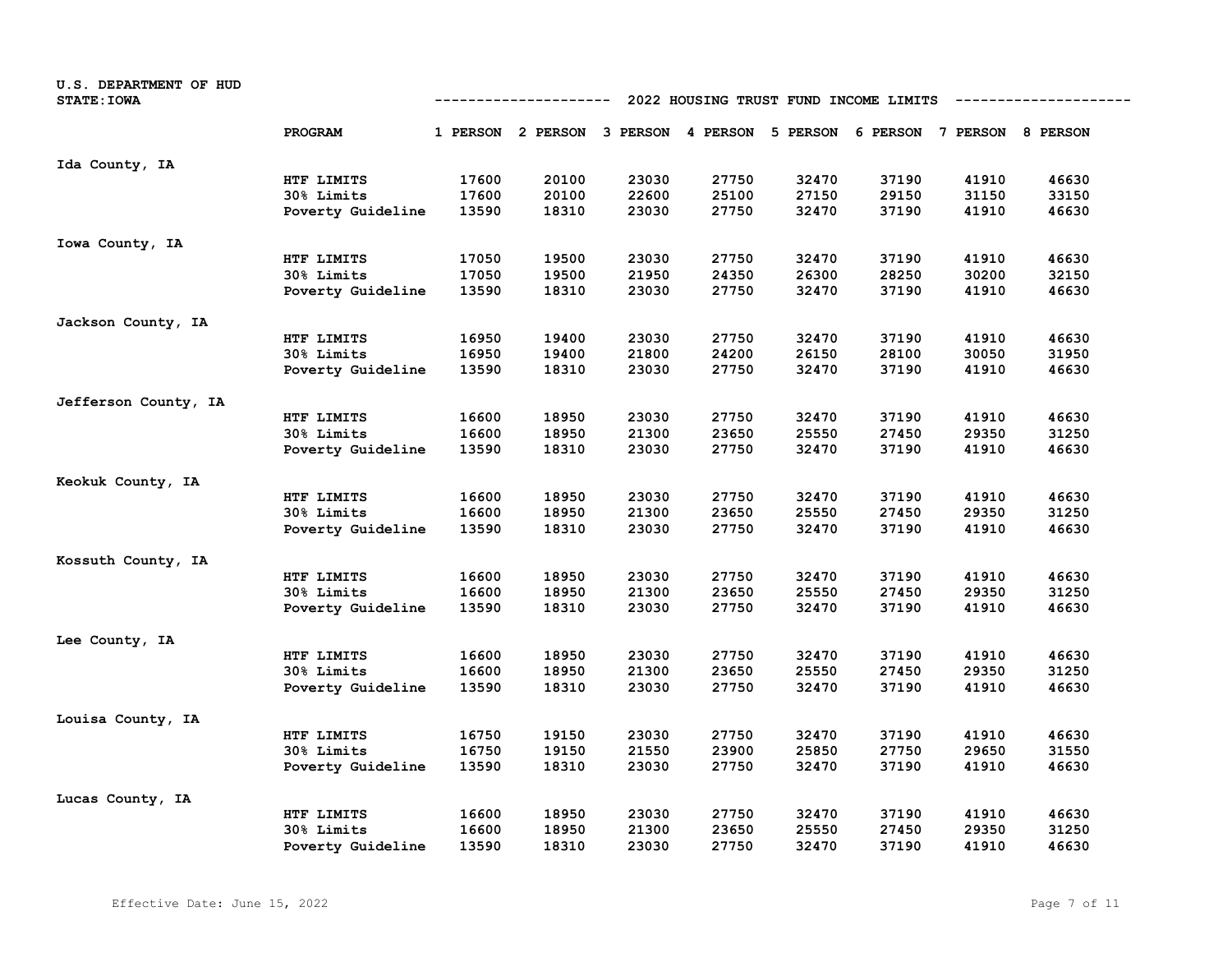| U.S. DEPARTMENT OF HUD<br><b>STATE: IOWA</b> | 2022 HOUSING TRUST FUND INCOME LIMITS<br>-----------------<br>---------- |       |                                     |       |       |                                     |       |       |       |
|----------------------------------------------|--------------------------------------------------------------------------|-------|-------------------------------------|-------|-------|-------------------------------------|-------|-------|-------|
|                                              | PROGRAM                                                                  |       | 1 PERSON 2 PERSON 3 PERSON 4 PERSON |       |       | 5 PERSON 6 PERSON 7 PERSON 8 PERSON |       |       |       |
| Lyon County, IA                              |                                                                          |       |                                     |       |       |                                     |       |       |       |
|                                              | HTF LIMITS                                                               | 17600 | 20100                               | 23030 | 27750 | 32470                               | 37190 | 41910 | 46630 |
|                                              | 30% Limits                                                               | 17600 | 20100                               | 22600 | 25100 | 27150                               | 29150 | 31150 | 33150 |
|                                              | Poverty Guideline                                                        | 13590 | 18310                               | 23030 | 27750 | 32470                               | 37190 | 41910 | 46630 |
| Mahaska County, IA                           |                                                                          |       |                                     |       |       |                                     |       |       |       |
|                                              | HTF LIMITS                                                               | 16600 | 18950                               | 23030 | 27750 | 32470                               | 37190 | 41910 | 46630 |
|                                              | 30% Limits                                                               | 16600 | 18950                               | 21300 | 23650 | 25550                               | 27450 | 29350 | 31250 |
|                                              | Poverty Guideline                                                        | 13590 | 18310                               | 23030 | 27750 | 32470                               | 37190 | 41910 | 46630 |
| Marion County, IA                            |                                                                          |       |                                     |       |       |                                     |       |       |       |
|                                              | HTF LIMITS                                                               | 17700 | 20200                               | 23030 | 27750 | 32470                               | 37190 | 41910 | 46630 |
|                                              | 30% Limits                                                               | 17700 | 20200                               | 22750 | 25250 | 27300                               | 29300 | 31350 | 33350 |
|                                              | Poverty Guideline                                                        | 13590 | 18310                               | 23030 | 27750 | 32470                               | 37190 | 41910 | 46630 |
| Marshall County, IA                          |                                                                          |       |                                     |       |       |                                     |       |       |       |
|                                              | HTF LIMITS                                                               | 16600 | 18950                               | 23030 | 27750 | 32470                               | 37190 | 41910 | 46630 |
|                                              | 30% Limits                                                               | 16600 | 18950                               | 21300 | 23650 | 25550                               | 27450 | 29350 | 31250 |
|                                              | Poverty Guideline                                                        | 13590 | 18310                               | 23030 | 27750 | 32470                               | 37190 | 41910 | 46630 |
| Mitchell County, IA                          |                                                                          |       |                                     |       |       |                                     |       |       |       |
|                                              | HTF LIMITS                                                               | 16600 | 18950                               | 23030 | 27750 | 32470                               | 37190 | 41910 | 46630 |
|                                              | 30% Limits                                                               | 16600 | 18950                               | 21300 | 23650 | 25550                               | 27450 | 29350 | 31250 |
|                                              | Poverty Guideline                                                        | 13590 | 18310                               | 23030 | 27750 | 32470                               | 37190 | 41910 | 46630 |
| Monona County, IA                            |                                                                          |       |                                     |       |       |                                     |       |       |       |
|                                              | HTF LIMITS                                                               | 16600 | 18950                               | 23030 | 27750 | 32470                               | 37190 | 41910 | 46630 |
|                                              | 30% Limits                                                               | 16600 | 18950                               | 21300 | 23650 | 25550                               | 27450 | 29350 | 31250 |
|                                              | Poverty Guideline                                                        | 13590 | 18310                               | 23030 | 27750 | 32470                               | 37190 | 41910 | 46630 |
| Monroe County, IA                            |                                                                          |       |                                     |       |       |                                     |       |       |       |
|                                              | HTF LIMITS                                                               | 16900 | 19300                               | 23030 | 27750 | 32470                               | 37190 | 41910 | 46630 |
|                                              | 30% Limits                                                               | 16900 | 19300                               | 21700 | 24100 | 26050                               | 28000 | 29900 | 31850 |
|                                              | Poverty Guideline                                                        | 13590 | 18310                               | 23030 | 27750 | 32470                               | 37190 | 41910 | 46630 |
| Montgomery County, IA                        |                                                                          |       |                                     |       |       |                                     |       |       |       |
|                                              | HTF LIMITS                                                               | 16600 | 18950                               | 23030 | 27750 | 32470                               | 37190 | 41910 | 46630 |
|                                              | 30% Limits                                                               | 16600 | 18950                               | 21300 | 23650 | 25550                               | 27450 | 29350 | 31250 |
|                                              | Poverty Guideline                                                        | 13590 | 18310                               | 23030 | 27750 | 32470                               | 37190 | 41910 | 46630 |
| Muscatine County, IA                         |                                                                          |       |                                     |       |       |                                     |       |       |       |
|                                              | HTF LIMITS                                                               | 16700 | 19100                               | 23030 | 27750 | 32470                               | 37190 | 41910 | 46630 |
|                                              | 30% Limits                                                               | 16700 | 19100                               | 21500 | 23850 | 25800                               | 27700 | 29600 | 31500 |
|                                              | Poverty Guideline                                                        | 13590 | 18310                               | 23030 | 27750 | 32470                               | 37190 | 41910 | 46630 |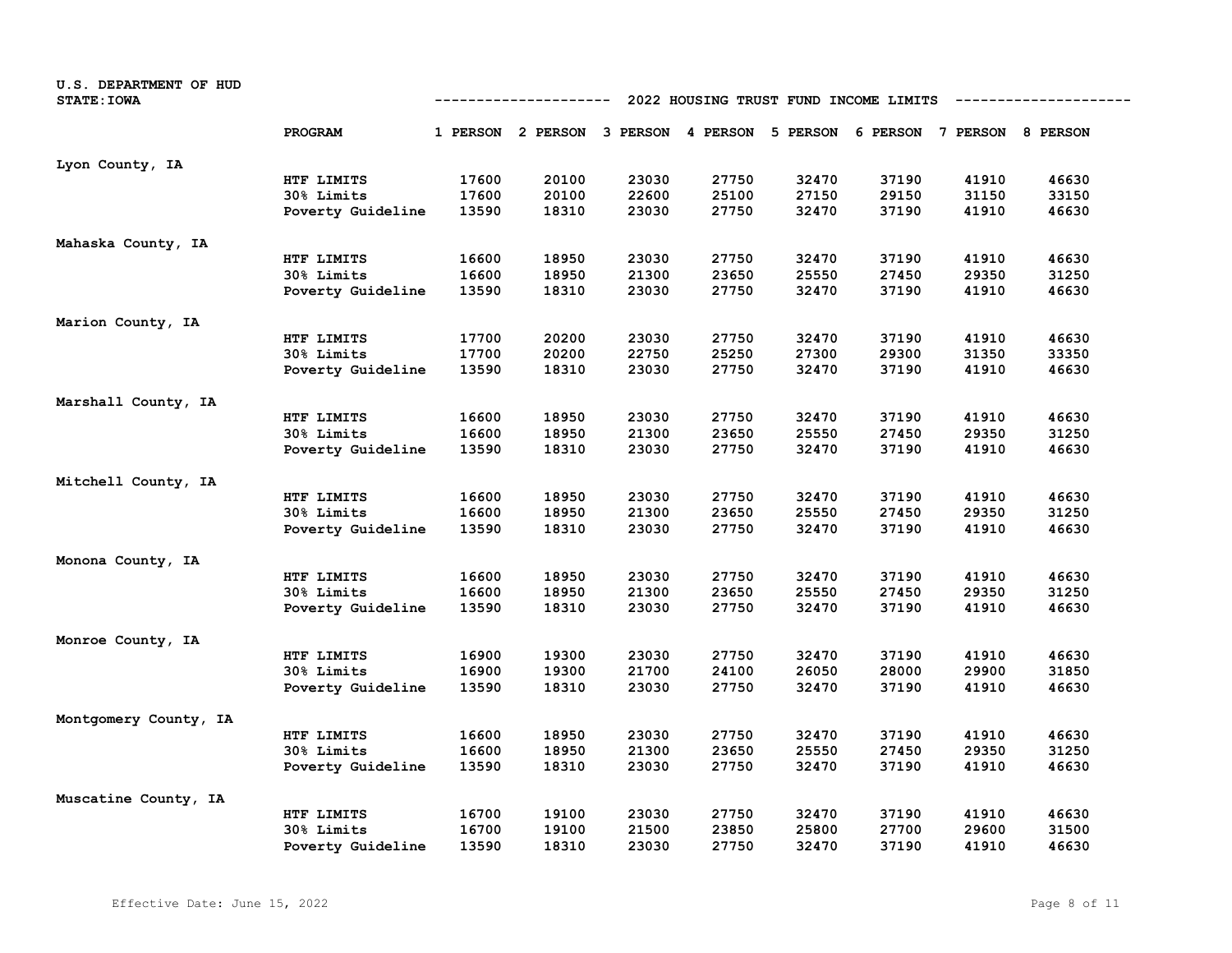| U.S. DEPARTMENT OF HUD<br><b>STATE: IOWA</b> | 2022 HOUSING TRUST FUND INCOME LIMITS<br>-----------------<br>---------- |       |                                     |       |       |                                     |       |       |       |
|----------------------------------------------|--------------------------------------------------------------------------|-------|-------------------------------------|-------|-------|-------------------------------------|-------|-------|-------|
|                                              | PROGRAM                                                                  |       | 1 PERSON 2 PERSON 3 PERSON 4 PERSON |       |       | 5 PERSON 6 PERSON 7 PERSON 8 PERSON |       |       |       |
| O'Brien County, IA                           |                                                                          |       |                                     |       |       |                                     |       |       |       |
|                                              | HTF LIMITS                                                               | 16900 | 19300                               | 23030 | 27750 | 32470                               | 37190 | 41910 | 46630 |
|                                              | 30% Limits                                                               | 16900 | 19300                               | 21700 | 24100 | 26050                               | 28000 | 29900 | 31850 |
|                                              | Poverty Guideline                                                        | 13590 | 18310                               | 23030 | 27750 | 32470                               | 37190 | 41910 | 46630 |
| Osceola County, IA                           |                                                                          |       |                                     |       |       |                                     |       |       |       |
|                                              | HTF LIMITS                                                               | 16600 | 18950                               | 23030 | 27750 | 32470                               | 37190 | 41910 | 46630 |
|                                              | 30% Limits                                                               | 16600 | 18950                               | 21300 | 23650 | 25550                               | 27450 | 29350 | 31250 |
|                                              | Poverty Guideline                                                        | 13590 | 18310                               | 23030 | 27750 | 32470                               | 37190 | 41910 | 46630 |
| Page County, IA                              |                                                                          |       |                                     |       |       |                                     |       |       |       |
|                                              | HTF LIMITS                                                               | 16600 | 18950                               | 23030 | 27750 | 32470                               | 37190 | 41910 | 46630 |
|                                              | 30% Limits                                                               | 16600 | 18950                               | 21300 | 23650 | 25550                               | 27450 | 29350 | 31250 |
|                                              | Poverty Guideline                                                        | 13590 | 18310                               | 23030 | 27750 | 32470                               | 37190 | 41910 | 46630 |
| Palo Alto County, IA                         |                                                                          |       |                                     |       |       |                                     |       |       |       |
|                                              | HTF LIMITS                                                               | 16600 | 19000                               | 23030 | 27750 | 32470                               | 37190 | 41910 | 46630 |
|                                              | 30% Limits                                                               | 16600 | 19000                               | 21350 | 23700 | 25600                               | 27500 | 29400 | 31300 |
|                                              | Poverty Guideline                                                        | 13590 | 18310                               | 23030 | 27750 | 32470                               | 37190 | 41910 | 46630 |
| Plymouth County, IA                          |                                                                          |       |                                     |       |       |                                     |       |       |       |
|                                              | HTF LIMITS                                                               | 18900 | 21600                               | 24300 | 27750 | 32470                               | 37190 | 41910 | 46630 |
|                                              | 30% Limits                                                               | 18900 | 21600                               | 24300 | 26950 | 29150                               | 31300 | 33450 | 35600 |
|                                              | Poverty Guideline                                                        | 13590 | 18310                               | 23030 | 27750 | 32470                               | 37190 | 41910 | 46630 |
| Pocahontas County, IA                        |                                                                          |       |                                     |       |       |                                     |       |       |       |
|                                              | HTF LIMITS                                                               | 16950 | 19400                               | 23030 | 27750 | 32470                               | 37190 | 41910 | 46630 |
|                                              | 30% Limits                                                               | 16950 | 19400                               | 21800 | 24200 | 26150                               | 28100 | 30050 | 31950 |
|                                              | Poverty Guideline                                                        | 13590 | 18310                               | 23030 | 27750 | 32470                               | 37190 | 41910 | 46630 |
| Poweshiek County, IA                         |                                                                          |       |                                     |       |       |                                     |       |       |       |
|                                              | HTF LIMITS                                                               | 17400 | 19900                               | 23030 | 27750 | 32470                               | 37190 | 41910 | 46630 |
|                                              | 30% Limits                                                               | 17400 | 19900                               | 22400 | 24850 | 26850                               | 28850 | 30850 | 32850 |
|                                              | Poverty Guideline                                                        | 13590 | 18310                               | 23030 | 27750 | 32470                               | 37190 | 41910 | 46630 |
| Ringgold County, IA                          |                                                                          |       |                                     |       |       |                                     |       |       |       |
|                                              | HTF LIMITS                                                               | 16600 | 18950                               | 23030 | 27750 | 32470                               | 37190 | 41910 | 46630 |
|                                              | 30% Limits                                                               | 16600 | 18950                               | 21300 | 23650 | 25550                               | 27450 | 29350 | 31250 |
|                                              | Poverty Guideline                                                        | 13590 | 18310                               | 23030 | 27750 | 32470                               | 37190 | 41910 | 46630 |
| Sac County, IA                               |                                                                          |       |                                     |       |       |                                     |       |       |       |
|                                              | HTF LIMITS                                                               | 16600 | 18950                               | 23030 | 27750 | 32470                               | 37190 | 41910 | 46630 |
|                                              | 30% Limits                                                               | 16600 | 18950                               | 21300 | 23650 | 25550                               | 27450 | 29350 | 31250 |
|                                              | Poverty Guideline                                                        | 13590 | 18310                               | 23030 | 27750 | 32470                               | 37190 | 41910 | 46630 |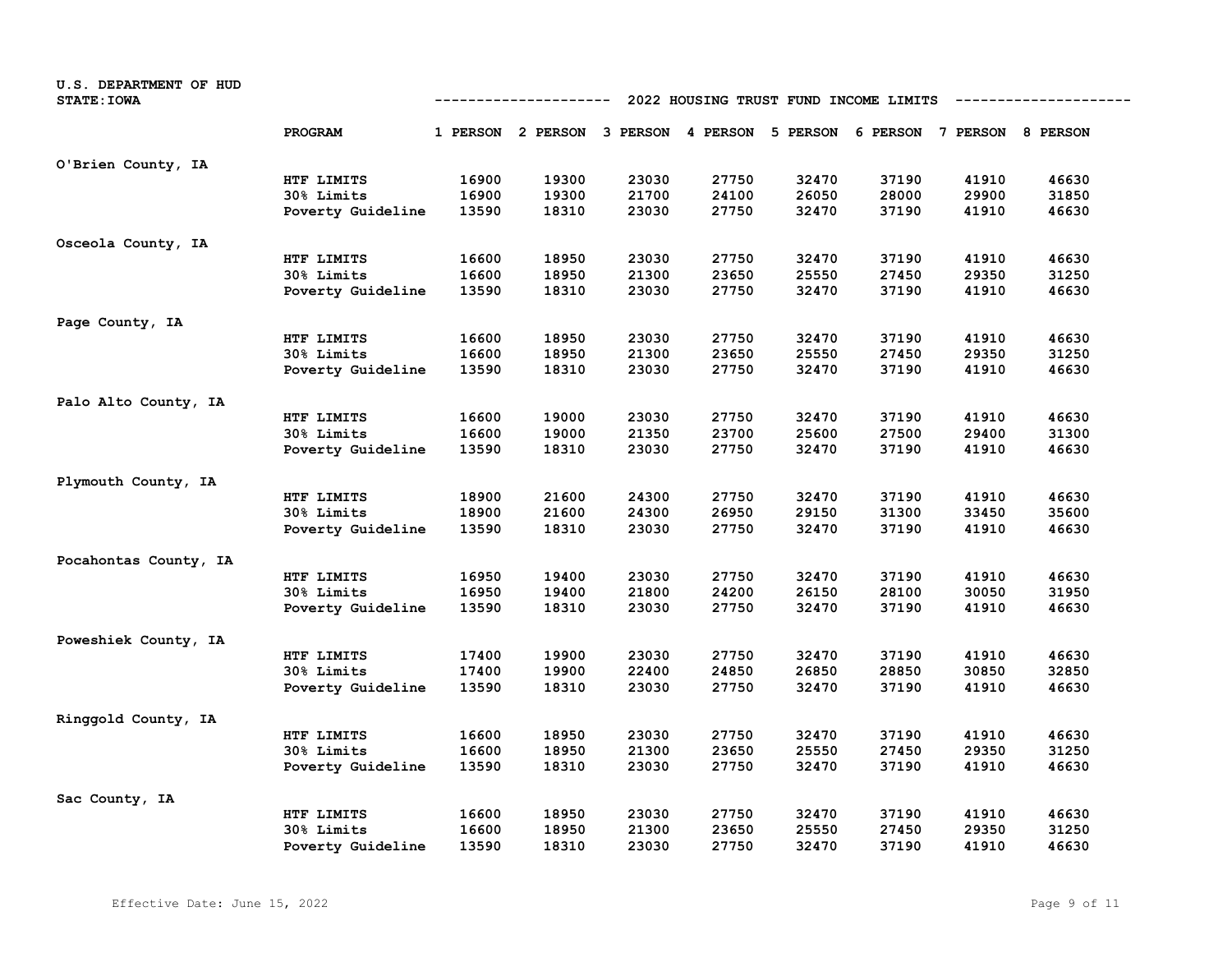| U.S. DEPARTMENT OF HUD<br><b>STATE: IOWA</b> |                   | 2022 HOUSING TRUST FUND INCOME LIMITS<br>------------ |                                     |       |       |          |       |                            |       |  |  |
|----------------------------------------------|-------------------|-------------------------------------------------------|-------------------------------------|-------|-------|----------|-------|----------------------------|-------|--|--|
|                                              | PROGRAM           |                                                       | 1 PERSON 2 PERSON 3 PERSON 4 PERSON |       |       | 5 PERSON |       | 6 PERSON 7 PERSON 8 PERSON |       |  |  |
| Shelby County, IA                            |                   |                                                       |                                     |       |       |          |       |                            |       |  |  |
|                                              | HTF LIMITS        | 17750                                                 | 20250                               | 23030 | 27750 | 32470    | 37190 | 41910                      | 46630 |  |  |
|                                              | 30% Limits        | 17750                                                 | 20250                               | 22800 | 25300 | 27350    | 29350 | 31400                      | 33400 |  |  |
|                                              | Poverty Guideline | 13590                                                 | 18310                               | 23030 | 27750 | 32470    | 37190 | 41910                      | 46630 |  |  |
| Sioux County, IA                             |                   |                                                       |                                     |       |       |          |       |                            |       |  |  |
|                                              | HTF LIMITS        | 18950                                                 | 21650                               | 24350 | 27750 | 32470    | 37190 | 41910                      | 46630 |  |  |
|                                              | 30% Limits        | 18950                                                 | 21650                               | 24350 | 27050 | 29250    | 31400 | 33550                      | 35750 |  |  |
|                                              | Poverty Guideline | 13590                                                 | 18310                               | 23030 | 27750 | 32470    | 37190 | 41910                      | 46630 |  |  |
| Tama County, IA                              |                   |                                                       |                                     |       |       |          |       |                            |       |  |  |
|                                              | HTF LIMITS        | 16600                                                 | 19000                               | 23030 | 27750 | 32470    | 37190 | 41910                      | 46630 |  |  |
|                                              | 30% Limits        | 16600                                                 | 19000                               | 21350 | 23700 | 25600    | 27500 | 29400                      | 31300 |  |  |
|                                              | Poverty Guideline | 13590                                                 | 18310                               | 23030 | 27750 | 32470    | 37190 | 41910                      | 46630 |  |  |
| Taylor County, IA                            |                   |                                                       |                                     |       |       |          |       |                            |       |  |  |
|                                              | HTF LIMITS        | 16600                                                 | 18950                               | 23030 | 27750 | 32470    | 37190 | 41910                      | 46630 |  |  |
|                                              | 30% Limits        | 16600                                                 | 18950                               | 21300 | 23650 | 25550    | 27450 | 29350                      | 31250 |  |  |
|                                              | Poverty Guideline | 13590                                                 | 18310                               | 23030 | 27750 | 32470    | 37190 | 41910                      | 46630 |  |  |
| Union County, IA                             |                   |                                                       |                                     |       |       |          |       |                            |       |  |  |
|                                              | HTF LIMITS        | 16800                                                 | 19200                               | 23030 | 27750 | 32470    | 37190 | 41910                      | 46630 |  |  |
|                                              | 30% Limits        | 16800                                                 | 19200                               | 21600 | 24000 | 25950    | 27850 | 29800                      | 31700 |  |  |
|                                              | Poverty Guideline | 13590                                                 | 18310                               | 23030 | 27750 | 32470    | 37190 | 41910                      | 46630 |  |  |
| Van Buren County, IA                         |                   |                                                       |                                     |       |       |          |       |                            |       |  |  |
|                                              | HTF LIMITS        | 16600                                                 | 18950                               | 23030 | 27750 | 32470    | 37190 | 41910                      | 46630 |  |  |
|                                              | 30% Limits        | 16600                                                 | 18950                               | 21300 | 23650 | 25550    | 27450 | 29350                      | 31250 |  |  |
|                                              | Poverty Guideline | 13590                                                 | 18310                               | 23030 | 27750 | 32470    | 37190 | 41910                      | 46630 |  |  |
| Wapello County, IA                           |                   |                                                       |                                     |       |       |          |       |                            |       |  |  |
|                                              | HTF LIMITS        | 16600                                                 | 18950                               | 23030 | 27750 | 32470    | 37190 | 41910                      | 46630 |  |  |
|                                              | 30% Limits        | 16600                                                 | 18950                               | 21300 | 23650 | 25550    | 27450 | 29350                      | 31250 |  |  |
|                                              | Poverty Guideline | 13590                                                 | 18310                               | 23030 | 27750 | 32470    | 37190 | 41910                      | 46630 |  |  |
| Wayne County, IA                             |                   |                                                       |                                     |       |       |          |       |                            |       |  |  |
|                                              | HTF LIMITS        | 16600                                                 | 18950                               | 23030 | 27750 | 32470    | 37190 | 41910                      | 46630 |  |  |
|                                              | 30% Limits        | 16600                                                 | 18950                               | 21300 | 23650 | 25550    | 27450 | 29350                      | 31250 |  |  |
|                                              | Poverty Guideline | 13590                                                 | 18310                               | 23030 | 27750 | 32470    | 37190 | 41910                      | 46630 |  |  |
| Webster County, IA                           |                   |                                                       |                                     |       |       |          |       |                            |       |  |  |
|                                              | HTF LIMITS        | 16600                                                 | 18950                               | 23030 | 27750 | 32470    | 37190 | 41910                      | 46630 |  |  |
|                                              | 30% Limits        | 16600                                                 | 18950                               | 21300 | 23650 | 25550    | 27450 | 29350                      | 31250 |  |  |
|                                              | Poverty Guideline | 13590                                                 | 18310                               | 23030 | 27750 | 32470    | 37190 | 41910                      | 46630 |  |  |